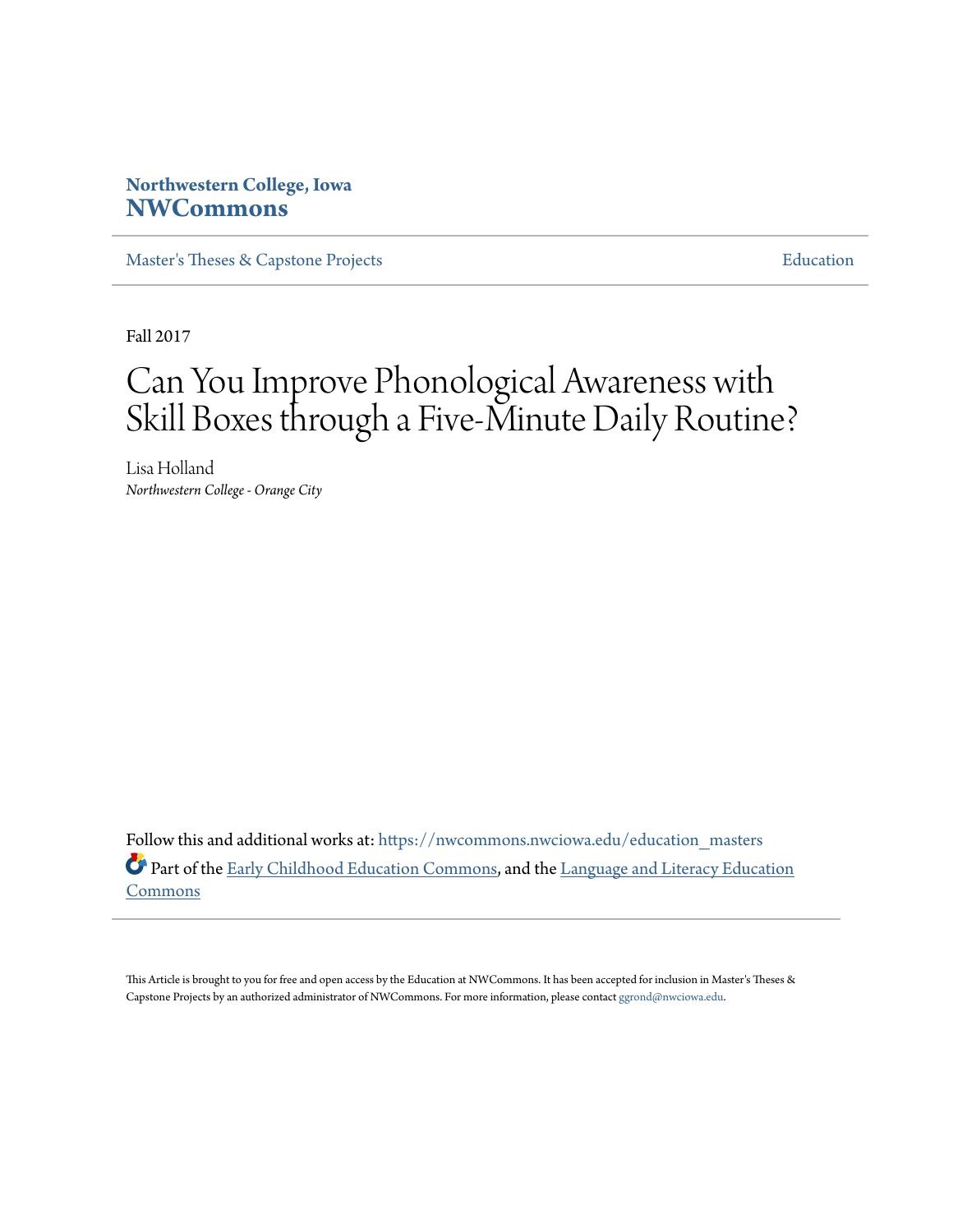Can You Improve Phonological Awareness with Skill Boxes

through a Five-Minute Daily Routine?

Lisa Holland

Northwestern College

December 2017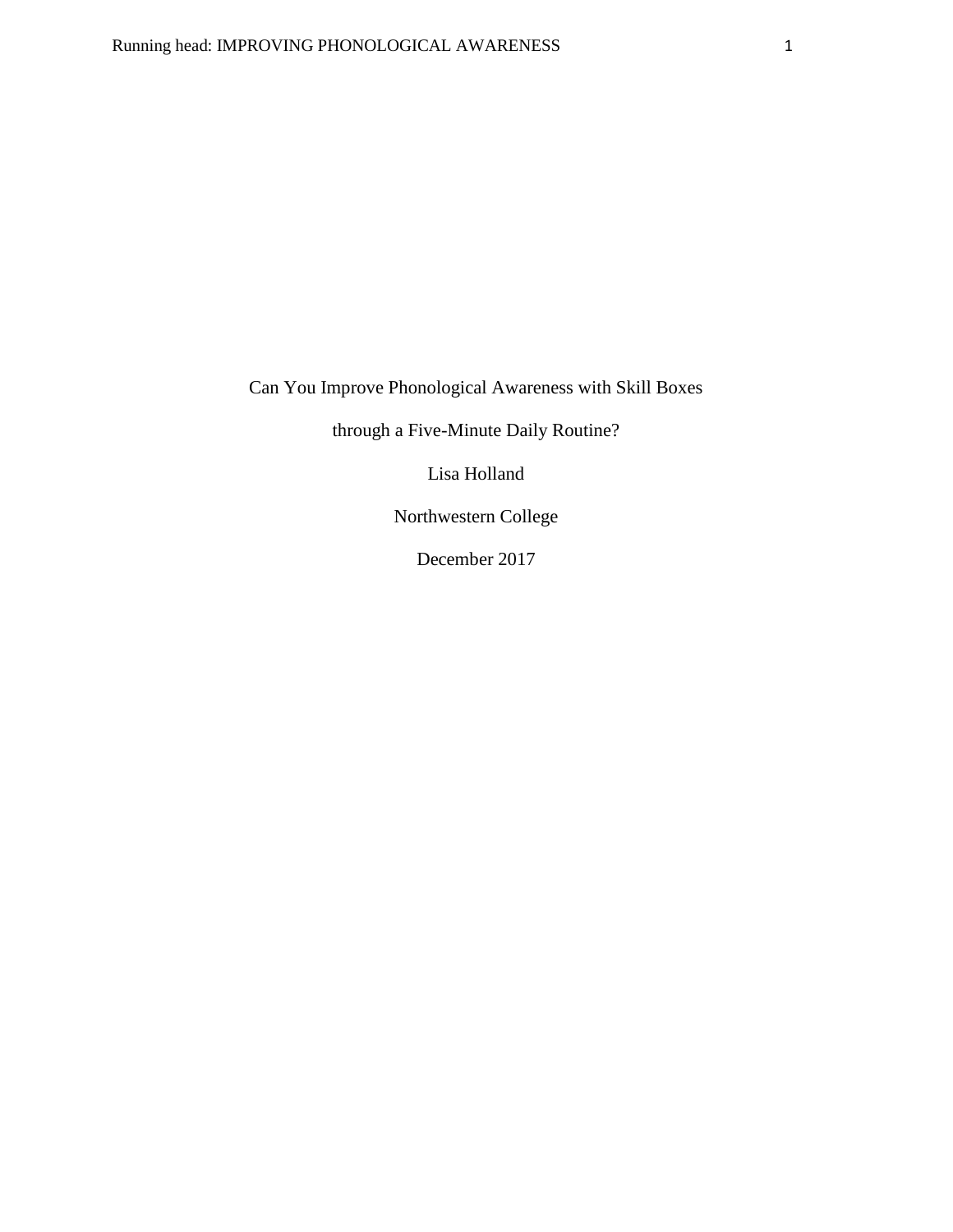### **Abstract**

Phonological awareness is a necessary component in order to learn how to read. These skills have to be taught to children. Children who have deficits in phonological awareness are at risk for a learning disability such as dyslexia. This is why explicit instruction in phonological awareness is crucial for development. Due to this, it is important to start assessing children on these skills in preschool and start interventions if they are needed. The purpose of this action research was to shed light on how crucial phonological awareness skills are for development and how if a child is deficient in this area there is a concern for interventions.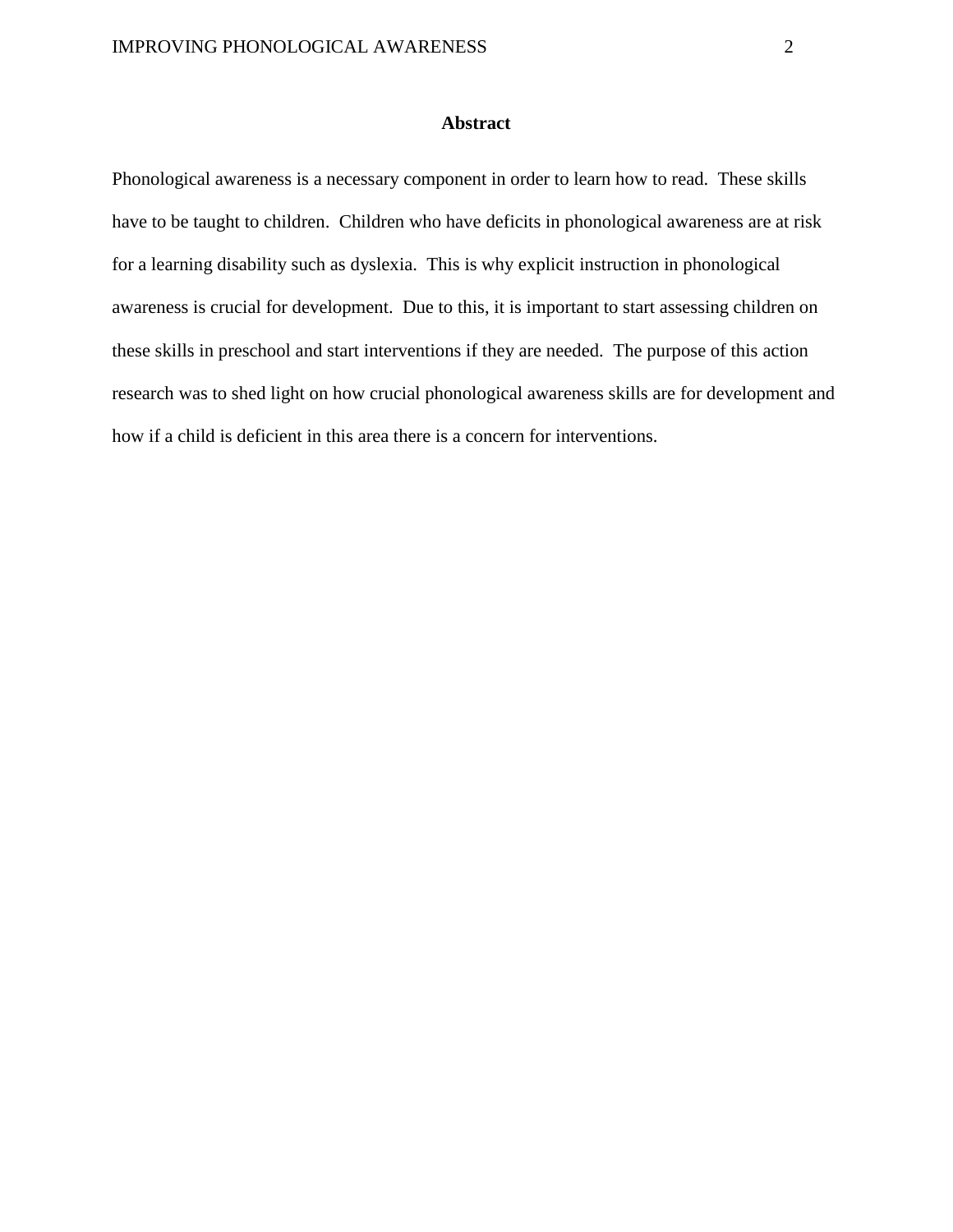Can you improve phonological awareness with skill boxes through a five-minute daily routine?

Many studies have been conducted on the importance of phonemic awareness in early childhood education. It is important that children make steady progress with phonemic awareness skills. If children are not making continued progress, interventions need to be made. Learning disabilities such as dyslexia are linked to phonological awareness and early intervention is key to making proper progress in phonological awareness. Children need a solid foundation in phonological awareness in order to become successful readers. If children are given more support in phonological awareness in early childhood, interventions and therapies can be started sooner if needed.

The goal in preschool is to minimize the number of children who develop a reading problem by giving them adequate phonological skills to assist them with formal reading instruction when they move on to kindergarten. "Most children who have difficulties learning to read have a core deficit in phonological awareness and related processing skills" (Phillips, 2008, p. 3). It is important to understand what phonological awareness, phonemic awareness, and phonics are. Phonological awareness is the capability to identify and manipulate the sound structure of words independent of their connotation. Phonological awareness skills are categorized by having the ability of being able to manipulate and detect different sizes of sound. Phonics is the process of reading instruction that emphasize the relationship between letter sounds and printed letters along with groups of letters. Having strong phonological awareness skills is a benefit from phonics instruction.

Phonemic awareness is not phonics. Phonemic awareness explicitly refers to the capability to manipulate and detect the smallest sound pieces in words, which are phonemes. To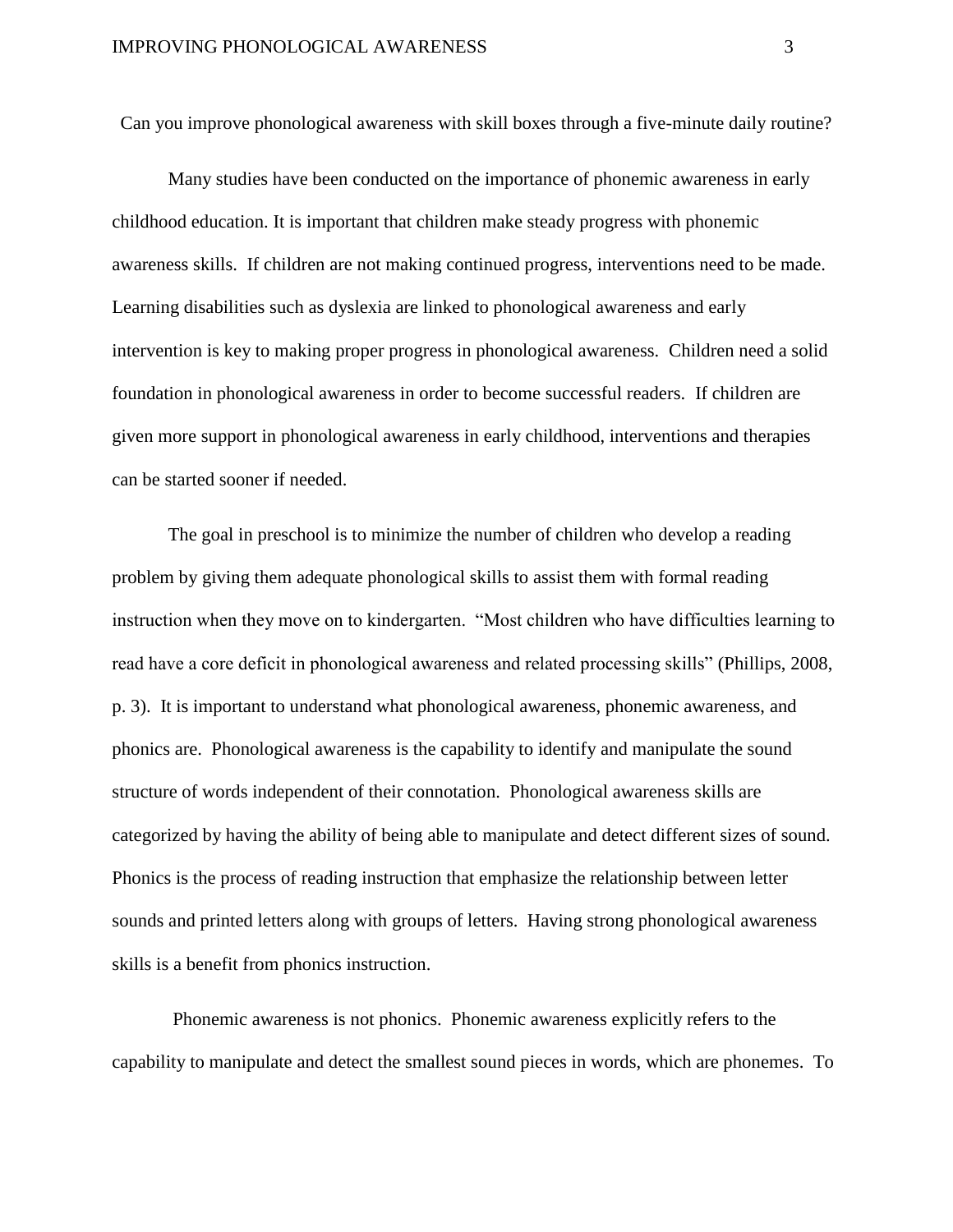know that the sounds  $\frac{h}{\alpha}$  /t/ make the word bat and that bat has three sounds which is a subgroup of phonological awareness (Phillips, 2008). Neither of these are naturally developing. Therefore, they require thoughtful teaching and practice opportunities.

### **Literature Review**

According to the academic journal written by Wesseling and Reitsma (2001), titled *Preschool Phonological Representations and Development of Reading Skills* "Preschool children generally have no awareness of the phonemic nature of spoken language, and their first contact with formal reading instruction acts as a powerful trigger for development of phonemic awareness" (p. 204). Children who have letter sound knowledge and visual word recognition, have better phonemic awareness than those who do not. Characteristically, reading skills can be predicted through the phonemic awareness abilities a preschooler displays. During this study, the researchers looked at test results from kindergarten and first grade students. They conducted three studies with 133 children. They were making the conclusion that students with a good knowledge of phonemic awareness performed better on the tests than those without. They did this by testing children and making two groups: those with good phonemic awareness and those without. They followed those two groups through first grade. Phonemic awareness through phoneme segmentation and phoneme blending were measured throughout the school year. Wesseling and Reitsma (2001) concluded that the understanding of letter sounds correlated considerably with the ability to be able to decode.

According to the research conducted by Jones, Clark, and Reutzel (2012) in the article *Enhancing Alphabet Knowledge Instruction: Research Implications and Practical Strategies for Early Childhood Educators.* "Knowledge of the names, sounds, and symbols of the letters of the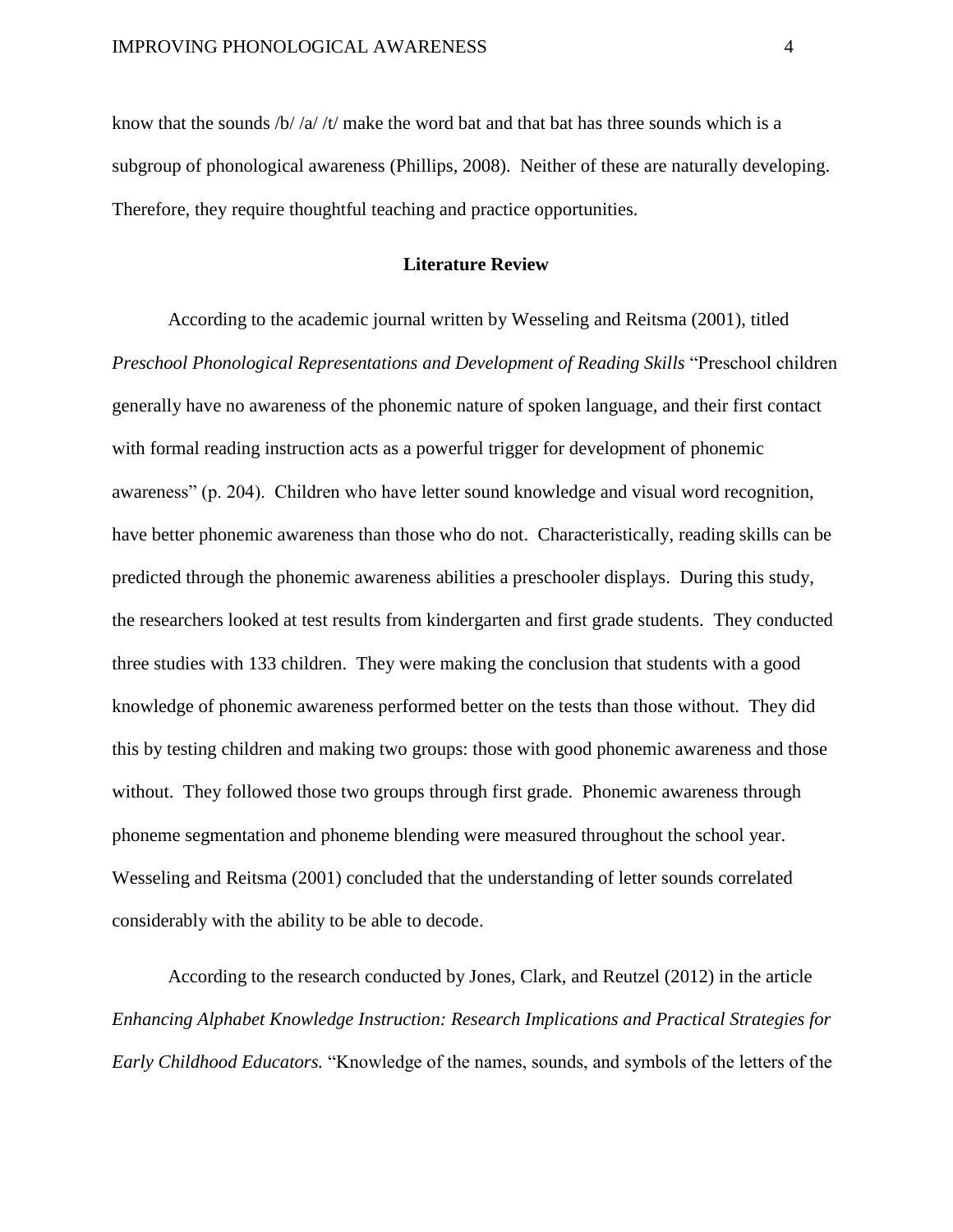alphabet or alphabetic knowledge is essential for learning to read and write. Alphabet knowledge is consistently recognized as the strongest, most durable predictor of later achievement in literacy including decoding, comprehension, and spelling" (Jones, Clark, & Reutzel, 2012, p. 81). They developed a plan to increase alphabet knowledge in students through three steps: Firstly being able to identify names and sounds of upper and lowercase letters, secondly recognizing letters in text, and thirdly being able to produce letters in writing. This method is for daily use and kept brief to maximize exposure. The results indicated that children would benefit from EAK (Enhancing Alphabet Knowledge) instruction more so than teaching one letter per week. During the use of the EAK method students are only learning letter names, sounds, and the written form. (Jones, Clark, & Reutzel, 2012).

In the article *Successful Phonological Awareness Instruction with Preschool Children* by Phillips (2008), the author discusses the differences between phonological awareness and phonemic awareness and the importance of both. "Phonological awareness is the ability to detect and manipulate the sound structure of words independent of their meaning. It is an increasingly sophisticated capability that is highly predictive of, and causally related to, children's later ability to read" (p. 3). Phonological awareness has to be taught because it is not something all kids learn on their own. Phillips (2008) believes that preschool children need to be taught phonological awareness, strong alphabet knowledge skills, and vocabulary because all three facilitate their achievement in decoding. "Like phonological awareness, strong letter knowledge skills facilitate the acquisition of decoding ability and can be taught effectively with preschool children. Children benefit from systematic opportunities to hear the letter names and sounds modeled, to practice discriminating between different letters, and to practice both receptive and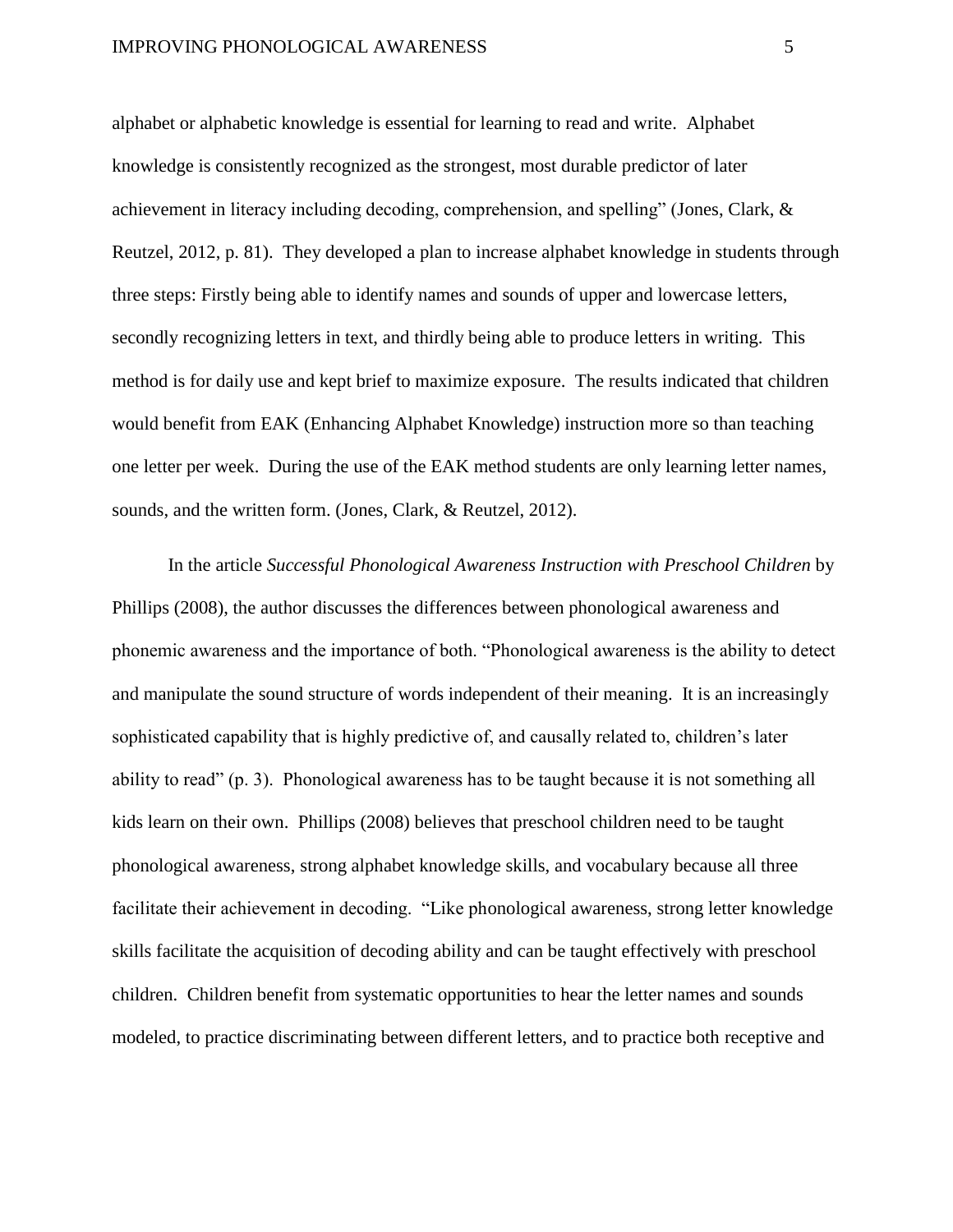expressive identification of letters" (Phillips, 2008, p. 12). The main point of this article is to encourage teachers to use it as a resource while providing their students with an effective, meaningful, and vigorous developmentally appropriate education while closing the education gap as those students move on to kindergarten (Phillips, 2008).

Letter knowledge is a necessary component of learning, but how important is it? According to Turnbull (2010) who is the author of the article, *Theoretical Expectations for Preschooler's Lowercase Alphabet Knowledge*, "Alphabet knowledge is one of the strongest unique predictors of children's later reading skills" (p. 1757). During this research the researchers carried out a study on 461 preschool aged children who were sixteen times more likely to know the lowercase letter if they already knew the uppercase component of that letter. "The relation between alphabet knowledge and later reading skills is based on the premise that children who can already associate phonemes (smallest unit of spoken language) with graphemes (smallest units of written language that represent phonemes and combinations of phonemes) use this knowledge of service of decoding unfamiliar words" (p. 1758).

The authors Anthony, Williams, McDonald, and Francis (2007) of the article *Phonological Processing and Emergent Literacy in Younger and Older Preschool Children* did a study containing 389 children between the ages of 3 to 5 years old. This particular study carefully examined preschool children's underlying phonological processing abilities and the relationships of these phonological abilities with emergent literacy. They wanted to know if the phonological processing ability correlated with a child's general cognitive ability or if it was developed separately. They did this by testing in the following areas: phonological awareness (initial sound matching, omissions of sounds, and blending), phonological memory, phonological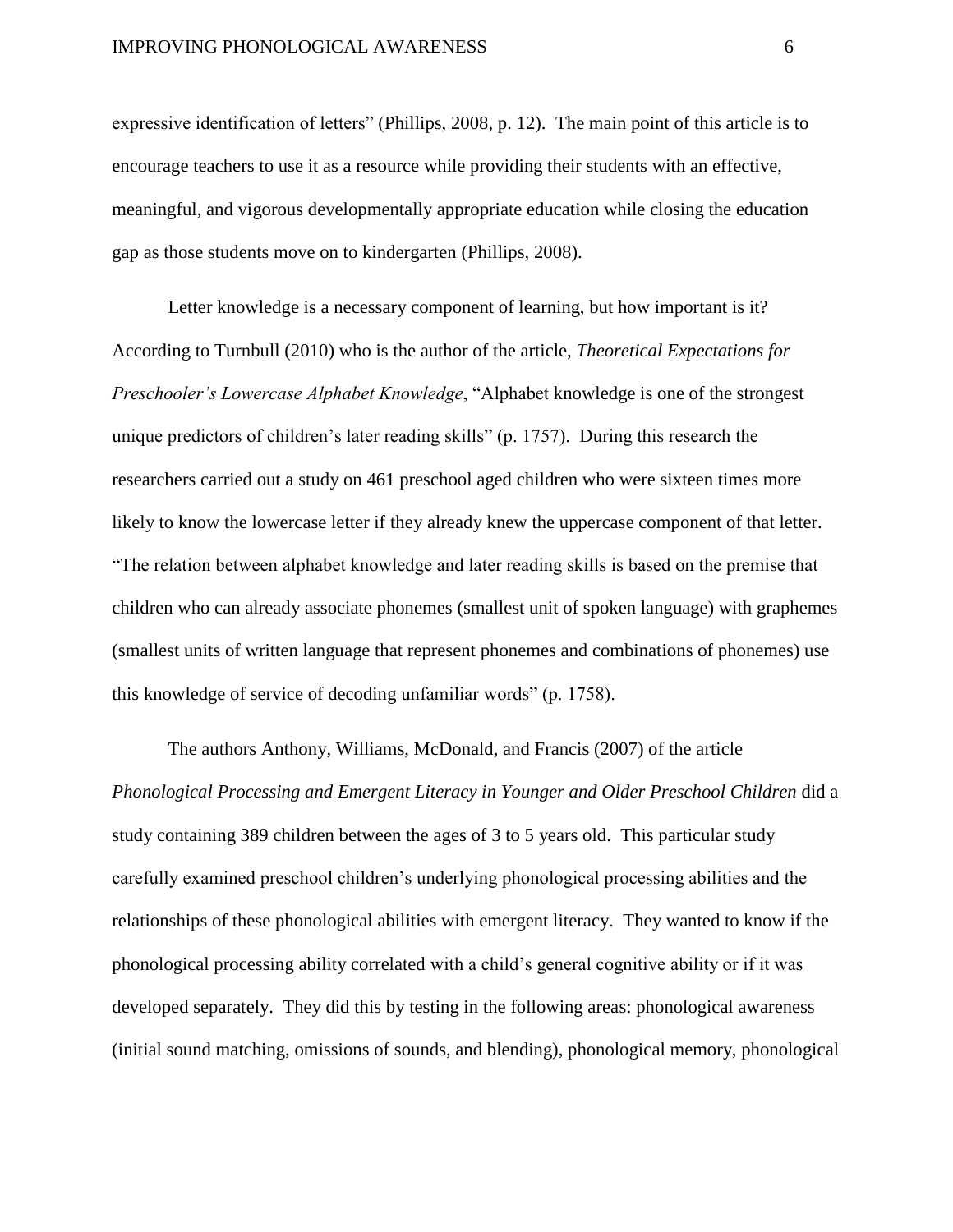access (rapid naming), letter knowledge, text discrimination, word reading, and general cognitive ability.

The researchers determined that a child's phonological processing ability does not correlate with their cognitive ability. "Children's general cognitive ability did not directly predict their emergent literacy skills. Children's early literacy skills will be better predicted by assessments of their phonological processing abilities than by assessments of their general cognitive ability" (Anthony, Williams, McDonald, & Francis, 2007, p. 134-135). Phonological awareness plays a special role in early literacy development, which includes the decoding skills of preschoolers. This association highlights the significance of containing measures of phonological processing in early literacy screening and progress monitoring (Anthony, Williams, McDonald, & Francis, 2007).

According to the article, *Early Identification and Interventions for Dyslexia: A Contemporary View,* by Snowling (2015) "The predominant cognitive explanation of dyslexia is that it arises from a phonological deficit affecting the processing of speech sounds. Early manifestations are difficulties with the development of phonological awareness and perhaps more so, problems of phonological learning. These in turn affect the acquisition of letter knowledge, one of the first signs that a child is at risk of reading problems" (Snowling, 2015, p. 2). This article looked at different screening tools that can be used to identify and provide intervention for children who are having a harder time learning different phonological awareness skills. However, Snowling (2015) concluded that the most important aspect is not which screening tool is used, but how it is used. Interventions need to be systematic, well-structured and multi-sensory. It is essential to incorporate direct instruction while allowing time for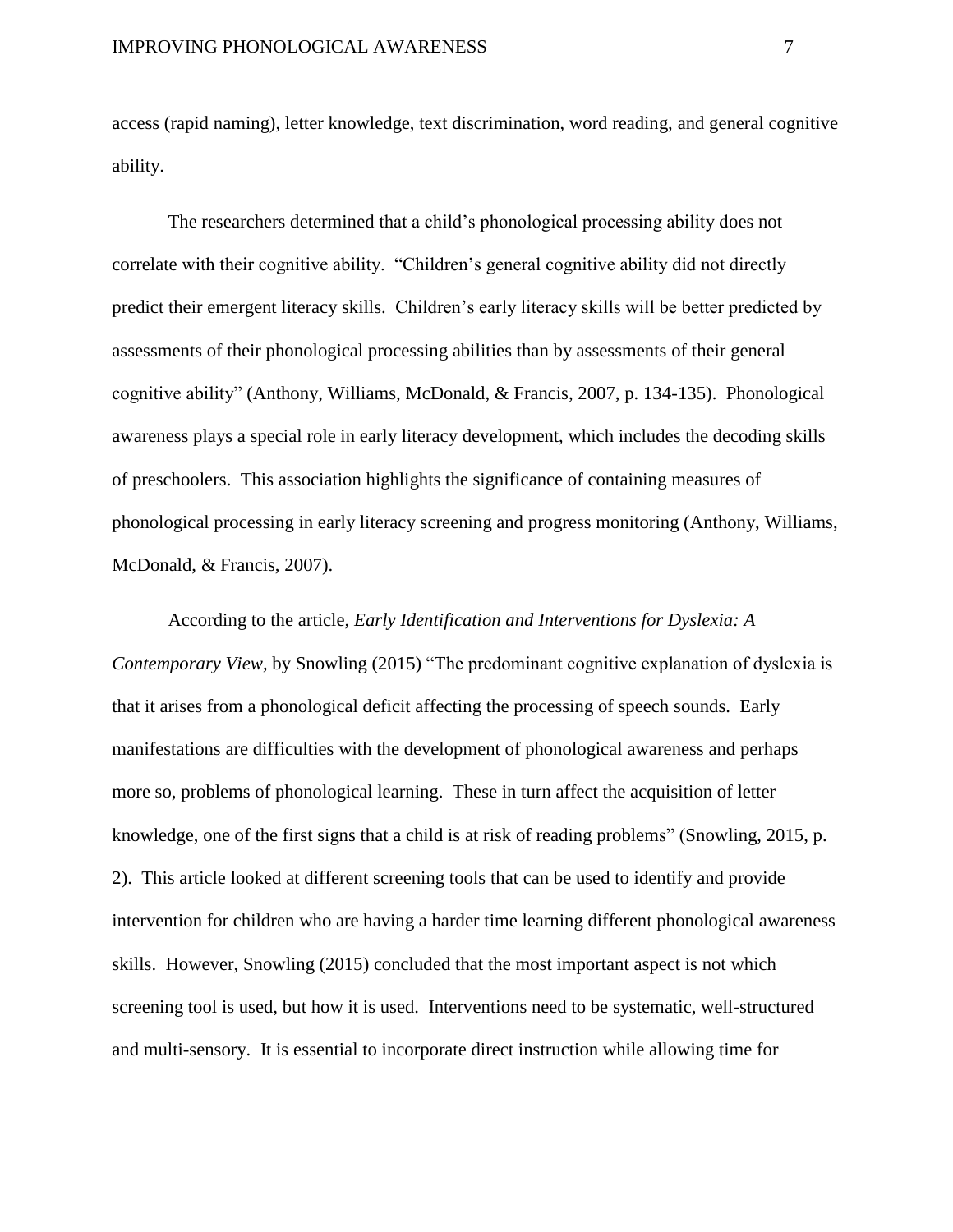consolidation, with ongoing modification when needed. Effective interventions include teaching letter sounds and phoneme awareness. While also connecting letters as well as phonemes through writing and reading from texts at the appropriate level in order to strengthen developing skills (Snowling, 2015).

Goswami (2002), author of the article, *Phonology, Reading Development, and Dyslexia: A Cross-linguistic Perspective* "There is a causal connection between a child's phonological awareness and his or her reading and spelling development" (p. 141). This article sheds light on the typical time frame children develop phonological awareness skills. Children typically develop syllable awareness around age three and onset and rime awareness around age four to five. As literacy is taught, the alphabet is learned and phonemes are represented. "Dyslexic children have a deficit, probably neural in origin, in representing phonology. One important aspect of this deficit appears to be a problem in perceiving aspects of the supra-syllabic information in speech. This deficit interferes with the development of phonological awareness at the syllable, onset, and rime levels prior to literacy acquisition, and it also interferes with the representation on phonemic information once literacy is taught" (Goswami, 2002, p. 160).

According to the article, *Early Identification and Interventions For Children At Risk For Learning Disabilities* authors Lange and Thompson 2006 stated, "Direct intervention for young children at risk for learning disabilities or other poor reading outcomes from pre-school through first grade is considered a promising approach to catch them before they fail" (p. 114). This article discusses the importance of identifying children who are at risk for a learning disability in the preschool years with a screener to start interventions if needed. Screeners should include parent demographic and reading observation questions along with sample tasks administered to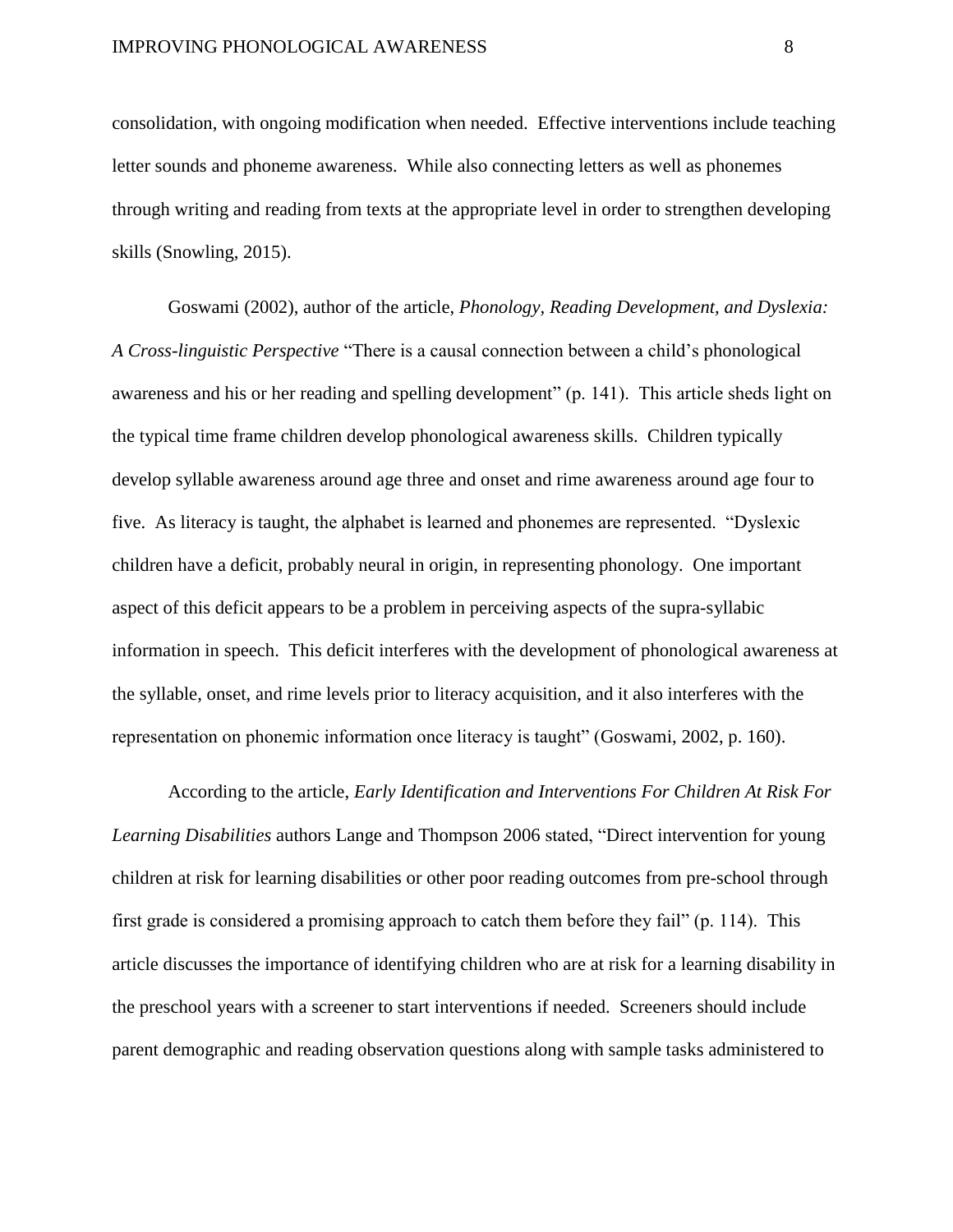children, which include rhyme detection, segmenting words into phonemes, blending phonemes, letter and sound naming, and rapid categorical naming. Children who are at risk include those with low birth weight, genetic liability, and delayed development of early language skills can predispose children to learning disabilities. Learning disabilities are undeniably predominant, and as many as 17 percent of the population may possibly have a learning disability (Lange & Thompson, 2006).

#### **Methods**

### **Participants**

This action research project was conducted in the researcher's classroom which is an inclusive preschool classroom. All nineteen children in the researcher's classroom were selected for the experimental group who were assessed on week one, week three, and week six by the researcher. The other nineteen students were picked at random between two other inclusive preschool classrooms within the same school district as the controlled class and were assessed on week one, week three, and week six by a neutral person who had been properly trained on giving the assessment. The ages of the students ranged from 3-5 years old. The student's demographics ranged between low to high socio-economics and a wide range of race. Of the nineteen students in the experimental class, two received special education services.

### **Data Collection**

The focus of this research was the importance of phonological awareness because it can increase a student's ability to read words. One of the utmost captivating and well-established discoveries in the research on beginning reading is the significant correlation between phonemic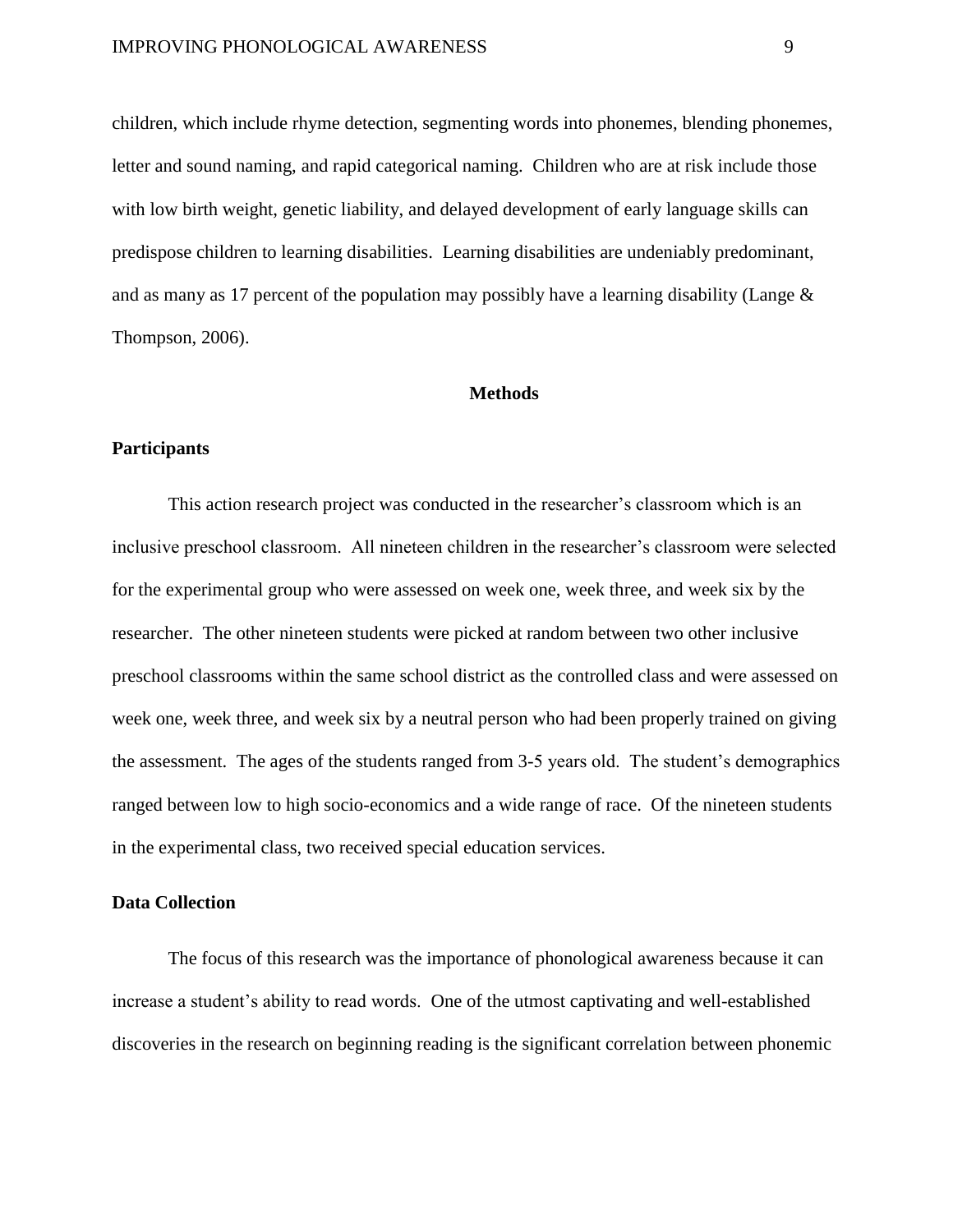awareness and reading acquisition (Kame'enui, 1997). The question that the researcher would like to propose in regards to phonological awareness is; can you improve phonological awareness through a five-minute daily routine? The variables that the researcher will be analyzing are age and prior knowledge of alphabet knowledge, sounds, syllables, and onsets/rimes. The researcher-analyzed students when they first started school to see what they knew and then monitored their process while using a daily routine that included phonological boxes. The researcher then gathered data from a random group of students to compare growth in phonological awareness skills.

The experimental group will be exposed to explicit teaching of skill boxes during a whole group activity. The skill boxes were adapted for use in preschool by the researcher and the Emergent Literacy Team at Grant Wood AEA after attending a Plain Talk conference on reading routines presented by Dahlgren (New Orleans, 2016). This will happen every school day, as a whole group during circle time using a SmartBoard. The control group will not have any exposure to the skill boxes during this research. A photo of the phonological awareness skill boxes is shown in table one and a completed example in table two. The phonological awareness skill boxes consists of five boxes. The first box is titled letter names and consists of six smaller boxes. The second box is titled letter sounds and consists of four smaller boxes. The researcher inserted random letters into both boxes once to twice a week. The third box is titled word parts. The researcher alternated what was in this box depending on the needs and knowledge of the students. These skills included compound words, syllables, and onset/rime. The fourth box is titled rhyming words and the fifth box is titled first sounds. In the last three boxes the researcher used pictures when applicable, this is so the students can read the picture.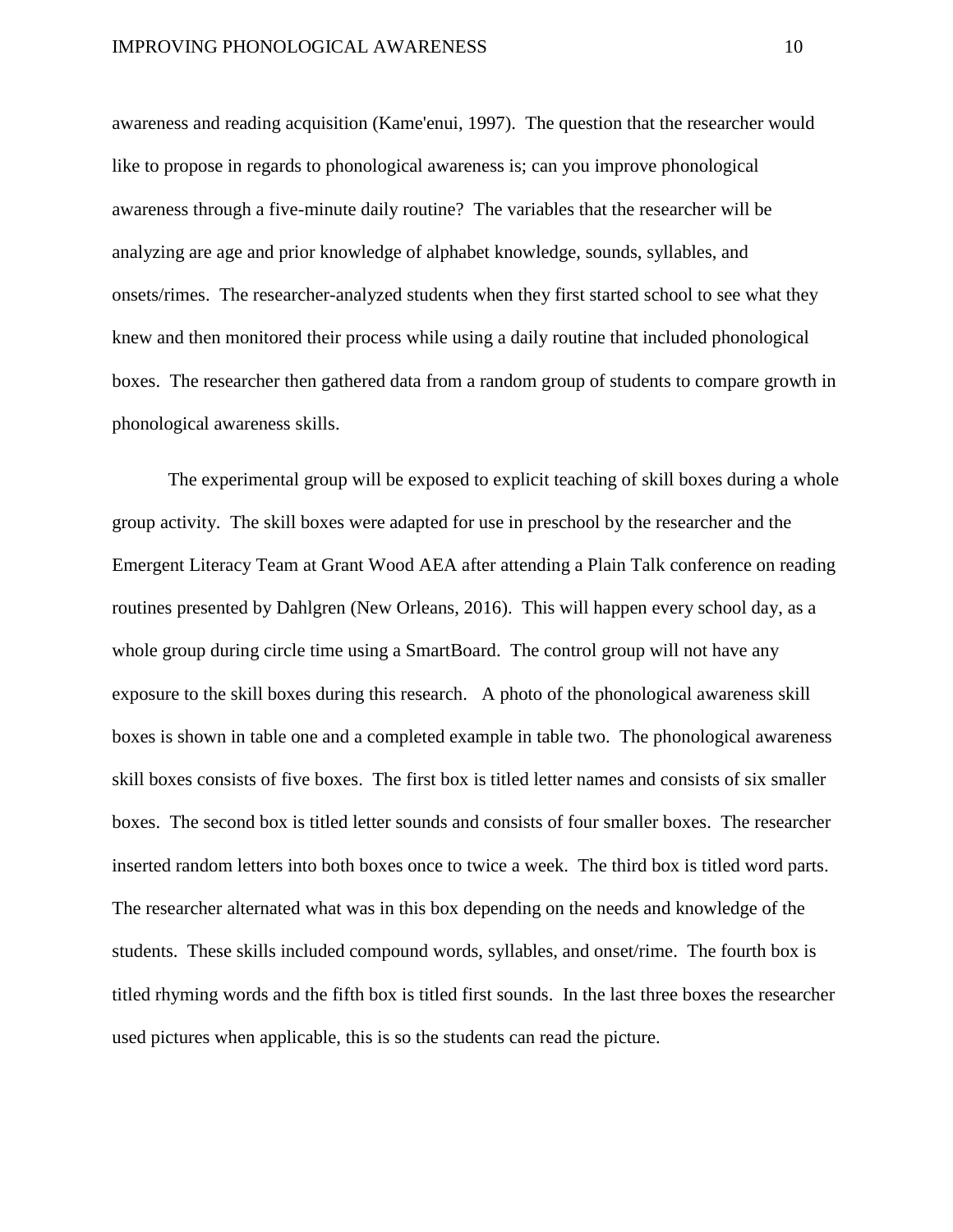

*Figure 1.* Phonological Awareness Skill Boxes



*Figure 2.* Phonological Awareness Skill Boxes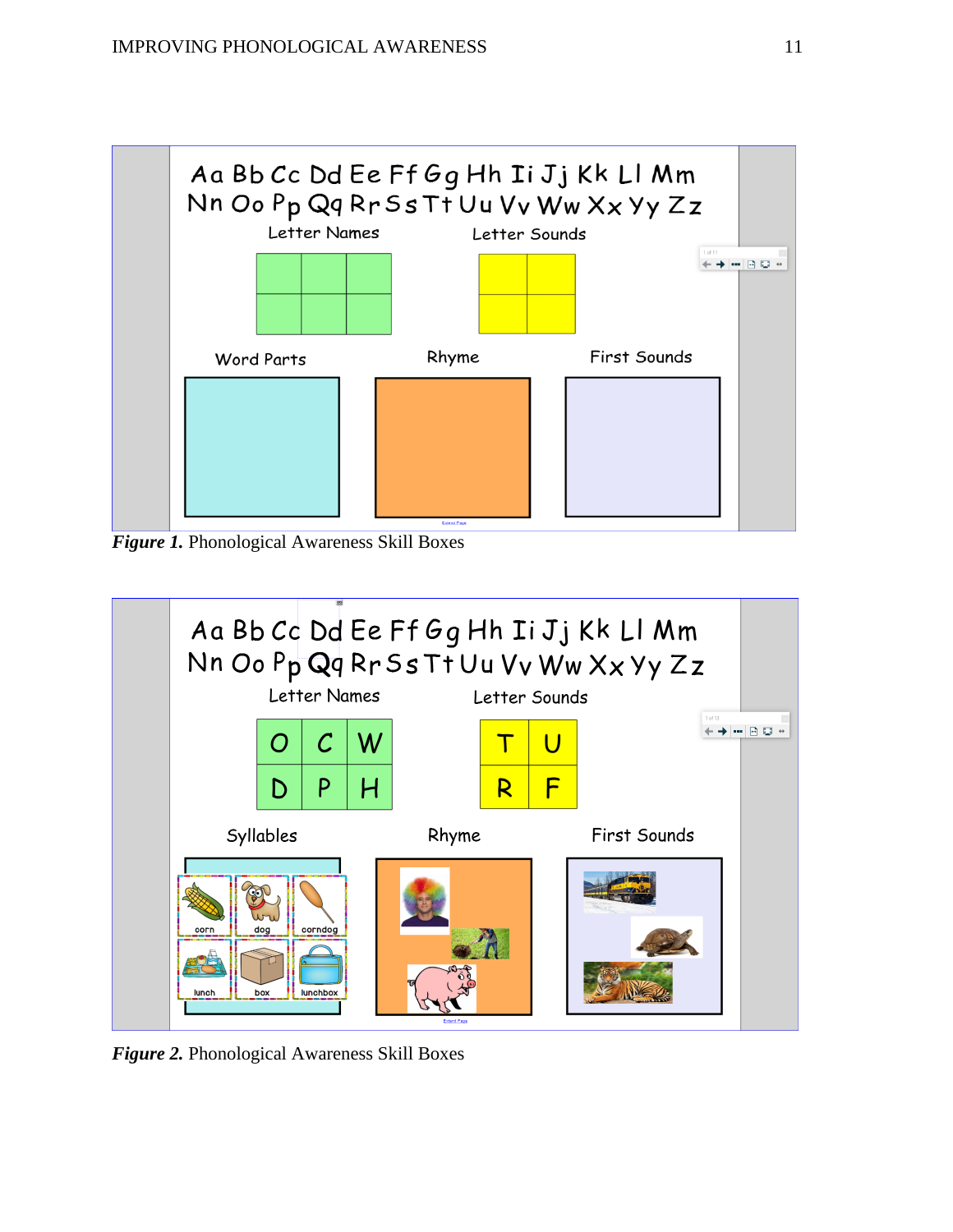### **Data Analysis**

To test the hypothesis the researcher will use a combination of data collection tools including Get Set for School and GOLD Assessments. The Get Set for School Assessment is for children who are four years of age when they start preschool. The assessment looks at test scores and observations of behaviors by observing pencil grip, hand preference, and control over the writing utensil. GOLD Assessments are primarily observations taken by the teacher to see if the child can do a certain task or behavior. These are compared by the age of the child and the developmental milestone, which is age appropriate. Both assessments are given to students three times a year during fall, winter, and spring. The researcher will also use both qualitative and quantitative methods. The observations and anecdotal notes the researcher will take through the GOLD Assessments are qualitative, but the way the researcher inputs the data and gives it a number makes it somewhat quantitative. The Get Set for School Assessment is also a mixture of both, but the other way around with mainly being quantitative because they either know it or they do not. Throughout this process, the researcher will document attendance, attention, and behaviors towards the tasks.

### Table 1

### *Data Collection*

| <b>Variable</b>           | Data                                                | Quantitat<br><i>ive</i> or<br><b>Qualitativ</b><br>e | <b>Measuremen</b><br>t Instrument   | <b>Data Collection</b>                                                                                                                                                                                    |
|---------------------------|-----------------------------------------------------|------------------------------------------------------|-------------------------------------|-----------------------------------------------------------------------------------------------------------------------------------------------------------------------------------------------------------|
| Alphabet<br>Knowledg<br>e | Test<br>scores.<br>observatio<br>ns of<br>behaviors | Quantitati<br>ve                                     | Get Set For<br>School<br>Assessment | The students will be asked the upper and<br>lower case letters of the alphabet at<br>random (based off the sheet provided by<br>Get Set For School which has the<br>random letters in the same order each |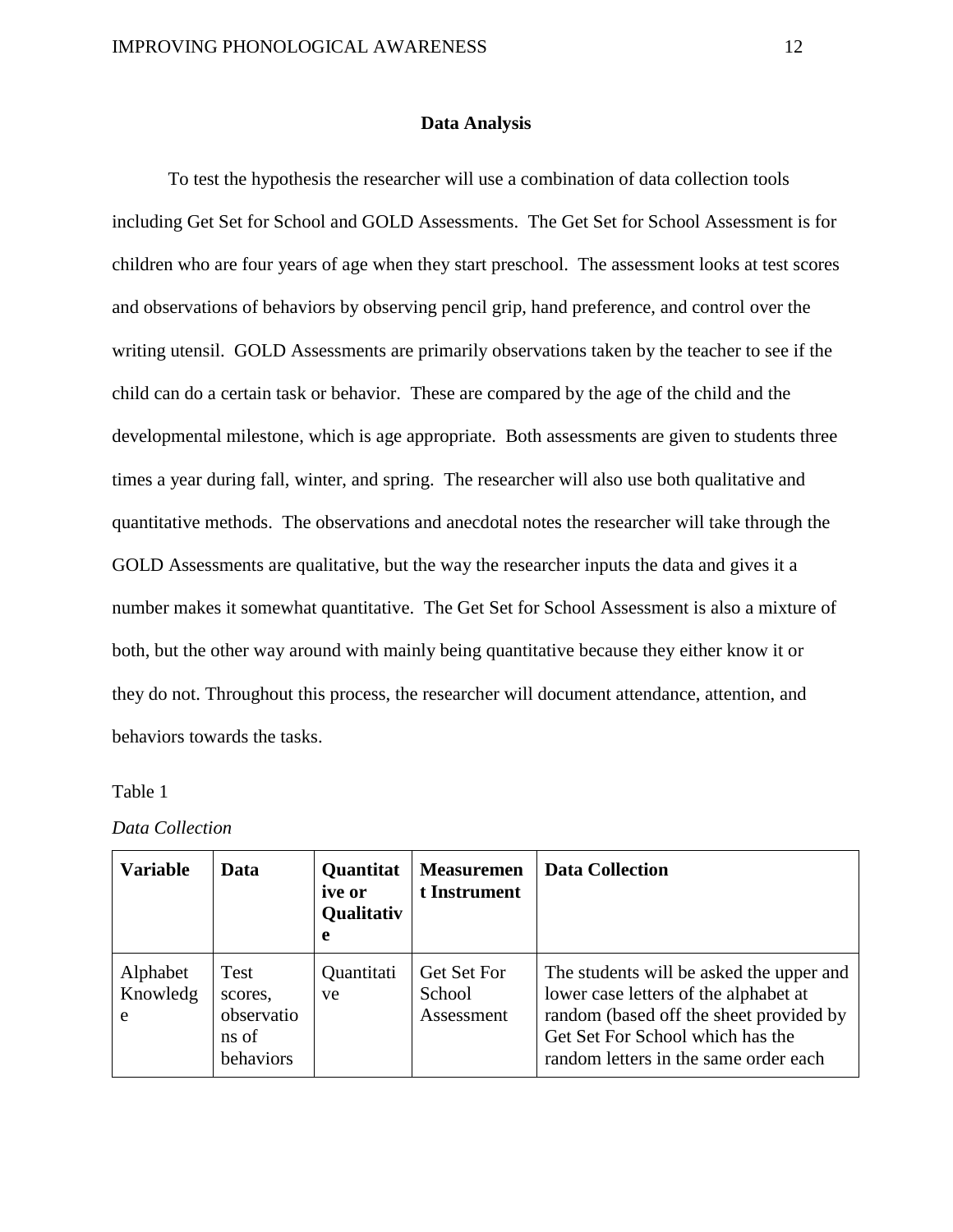|                                                |                                                     |                                         |                                                                                    | time) which will make their answers<br>both valid and the results reliable.                                                                                                                                                                                 |
|------------------------------------------------|-----------------------------------------------------|-----------------------------------------|------------------------------------------------------------------------------------|-------------------------------------------------------------------------------------------------------------------------------------------------------------------------------------------------------------------------------------------------------------|
| Onset-<br>Rime<br>Blending                     | Test scores                                         | Quantitati<br>ve                        | Get Set For<br>School<br>Assessment                                                | The students will be given two sounds at<br>random and asked what word it makes<br>$ex$ -/p//ig/pig (these are given at random<br>based on Get Set For School<br>Assessment) which will make their<br>answers both valid and the results<br>reliable.       |
| Syllable<br>Segmentati<br><sub>on</sub>        | Test<br>scores,<br>observatio<br>ns of<br>behaviors | Qualitativ<br>e and<br>Quantitati<br>ve | <b>Record Data</b><br>in GOLD<br>Assessment<br>Get Set for<br>School<br>Assessment | The students will be asked to clap out<br>the syllables for multiple random words<br>which will make their answers both<br>valid and the results reliable.                                                                                                  |
| Phoneme<br>and First<br>Sound<br>Knowledg<br>e | Test scores                                         | Qualitativ<br>e                         | <b>Record Data</b><br>in GOLD<br>Assessment                                        | The students will be asked the sounds<br>that the letters of the alphabet make at<br>random. Along with being able to<br>identify words that began with the same<br>sound Big/Boy, which will make their<br>answers both valid and the results<br>reliable. |

A lot of information can be learned through data analysis. When doing action research the researcher implemented many different strategies throughout the course of a few months in such a manner to see if the influence of explicit instruction helps to gain student growth in phonological awareness. The data below is from the first page of the Get Set for School Assessment. The first number was collected at the beginning of the school year, second number was taken at three weeks, and third number was taken at six weeks.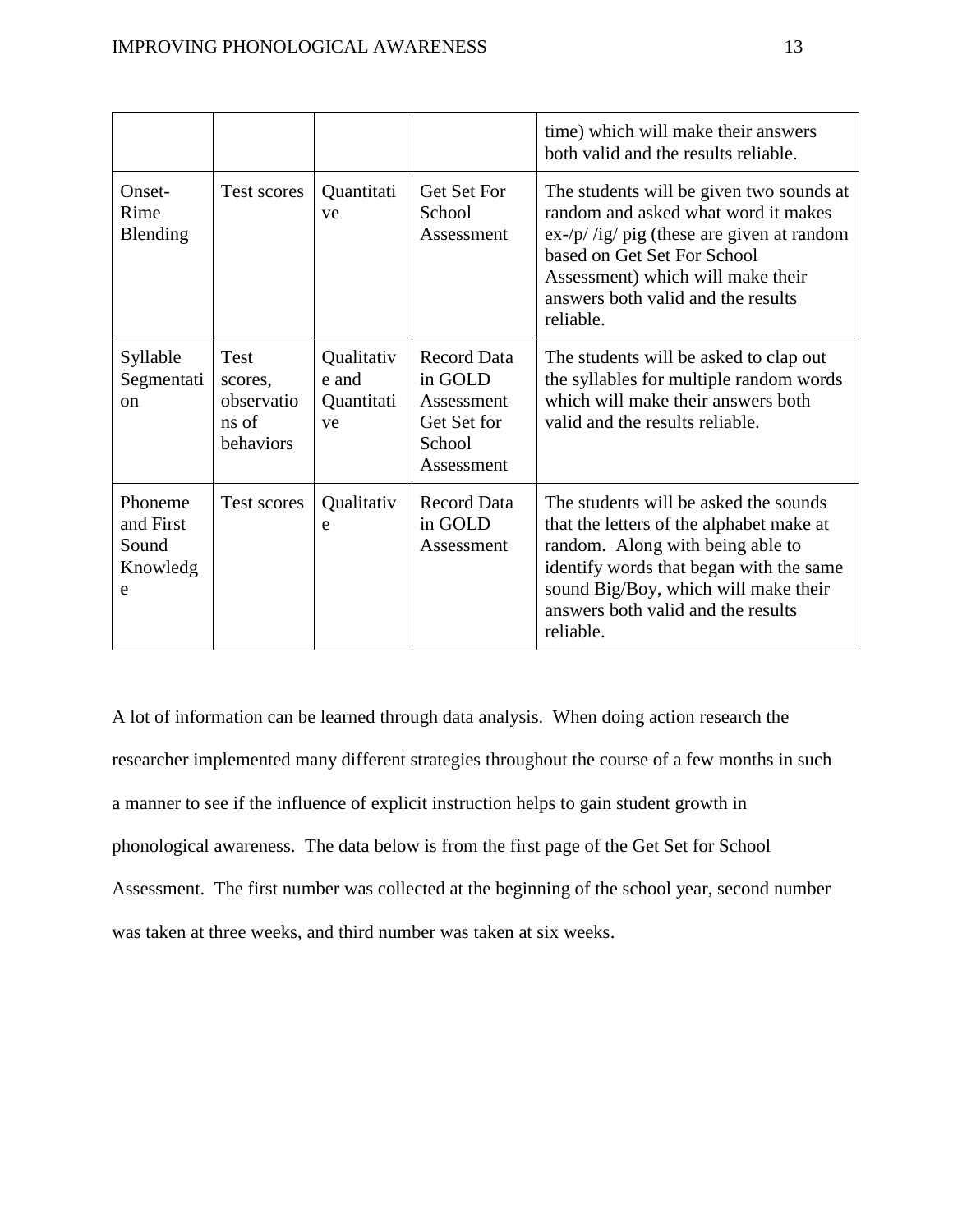### Table 2

## *Experimental Group Results*

| <b>Student</b><br><b>Name</b> | <b>Capital</b><br>Letters<br>$(26$ pts $)$ | <b>Lower Case Letter</b><br><b>Letters</b><br>$(26$ pts $)$ | <b>Sounds</b><br>$(26$ pts $)$ | <b>Rhyming</b><br>(9 <sub>pts</sub> ) | <b>Syllables</b><br>(6 <sub>pts</sub> ) | <b>Onset</b><br>Rime<br>(3 <sub>pts</sub> ) | <b>Total</b><br>$(96 \text{ pts})$ | <b>Gains</b> in<br>percentage | $%$ of<br>growth<br>from first to<br>last data<br>point |
|-------------------------------|--------------------------------------------|-------------------------------------------------------------|--------------------------------|---------------------------------------|-----------------------------------------|---------------------------------------------|------------------------------------|-------------------------------|---------------------------------------------------------|
|                               |                                            |                                                             |                                |                                       |                                         |                                             |                                    |                               |                                                         |
| $\vert$                       | 23, 26, 26                                 | 16, 20, 26                                                  | 20, 20, 26                     | 1, 2, 4                               | 0, 6, 6                                 | 0, 0, 3                                     | 60, 74, 91                         | 63, 77, 95                    | 32                                                      |
| $\overline{2}$                | 6, 14, 22                                  | 5, 7, 16                                                    | 0, 10, 21                      | 3, 5, 9                               | 3, 3, 6                                 | 0, 0, 2                                     | 17, 39, 76                         | 18, 41, 79                    | 61                                                      |
| $\overline{3}$                | 26, 26, 26                                 | 17, 23, 26                                                  | 20, 23, 26                     | 9, 9, 9                               | 6, 6, 6                                 | 3, 3, 3                                     | 81, 90, 96                         | 84, 94, 100                   | 16                                                      |
| $\overline{4}$                | 26, 26, 26                                 | 24, 26, 26                                                  | 20, 26, 26                     | 3, 3, 9                               | 6, 6, 6                                 | 0, 0, 3                                     | 79, 87, 96                         | 82, 91, 100                   | 18                                                      |
| 5                             | 3, 3, 4                                    | 1, 1, 2                                                     | 0, 1, 2                        | 0, 0, 0                               | 0, 6, 6                                 | 0, 0, 0                                     | 4, 11, 14                          | 4, 11, 15                     | $\sqrt{6}$                                              |
| $\overline{6}$                | 0, 12, 21                                  | 0, 7, 14                                                    | 0, 5, 17                       | 9, 8, 8                               | 0, 6, 6                                 | 0, 0, 3                                     | 9, 38, 69                          | 9, 40, 72                     | 63                                                      |
| 7                             | 3, 12, 21                                  | 2, 5, 13                                                    | 0, 10, 18                      | 4, 6, 8                               | 0, 0, 6                                 | 0, 0, 1                                     | 12, 36, 67                         | 13, 38, 70                    | 57                                                      |
| $\bf 8$                       | 6, 13, 15                                  | 2, 5, 11                                                    | 3, 15, 22                      | 9, 9, 9                               | 0, 6, 6                                 | 0, 3, 3                                     | 20, 51, 66                         | 21, 53, 69                    | 48                                                      |
| $\overline{9}$                | 1, 14, 22                                  | 0, 5, 20                                                    | 0, 12, 23                      | 3, 6, 8                               | 3, 6, 6                                 | 0, 2, 3                                     | 7, 31, 81                          | 7, 32, 84                     | $77\,$                                                  |
| $10\,$                        | 24, 26, 26                                 | 20, 23, 26                                                  | 15, 21, 26                     | 9, 9, 9                               | 6, 6, 6                                 | 0, 3, 3                                     | 59, 88, 96                         | 61, 92, 100                   | 39                                                      |
| 11                            | 26, 26, 26                                 | 22, 26, 26                                                  | 18, 20, 26                     | 4, 9, 9                               | 0, 6, 6                                 | 0, 3, 3                                     | 73, 90, 96                         | 76, 94, 100                   | 24                                                      |
| 12                            | 26, 26, 26                                 | 21, 26, 26                                                  | 20, 26, 26                     | 9, 9, 9                               | 6, 6, 6                                 | 3, 3, 3                                     | 85, 96, 96                         | 89, 100, 100                  | 11                                                      |
| 13                            | 26, 26, 26                                 | 26, 26, 26                                                  | 12, 18, 26                     | 4, 4, 6                               | 0, 3, 6                                 | 0, 0, 2                                     | 68, 77, 91                         | 71, 80, 95                    | 24                                                      |
| 14                            | 9, 10, 18                                  | 7, 9, 12                                                    | 0, 6, 14                       | 3, 5, 8                               | 3, 6, 6                                 | 0, 0, 1                                     | 22, 36, 60                         | 23, 38, 62                    | 39                                                      |
| 15                            | 11, 20, 25                                 | 10, 14, 25                                                  | 6, 11, 26                      | 9, 9, 9                               | 6, 6, 6                                 | 0, 1, 3                                     | 42, 61, 94                         | 44, 64, 98                    | 54                                                      |
| 16                            | 9, 21, 24                                  | 6, 18, 20                                                   | 3, 14, 22                      | 5, 8, 9                               | 3, 6, 6                                 | 0, 0, 3                                     | 26, 67, 83                         | 27, 70, 86                    | 59                                                      |
| $17\,$                        | 4, 14, 21                                  | 2, 9, 13                                                    | 1, 16, 18                      | 7, 9, 9                               | 6, 6, 6                                 | 0, 3, 3                                     | 13, 57, 70                         | 14, 59, 73                    | 59                                                      |
| 18                            | 20, 26, 26                                 | 21, 26, 26                                                  | 20, 26, 26                     | 3, 8, 9                               | 0, 6, 6                                 | 0, 0, 1                                     | 64, 92, 94                         | 67, 96, 98                    | 31                                                      |
| 19                            | 0, 5, 9                                    | 0, 3, 8                                                     | 0, 3, 8                        | 0, 0, 3,                              | 0, 0, 6                                 | 0, 0, 0                                     | 0, 11, 34                          | 0, 11, 35                     | 35                                                      |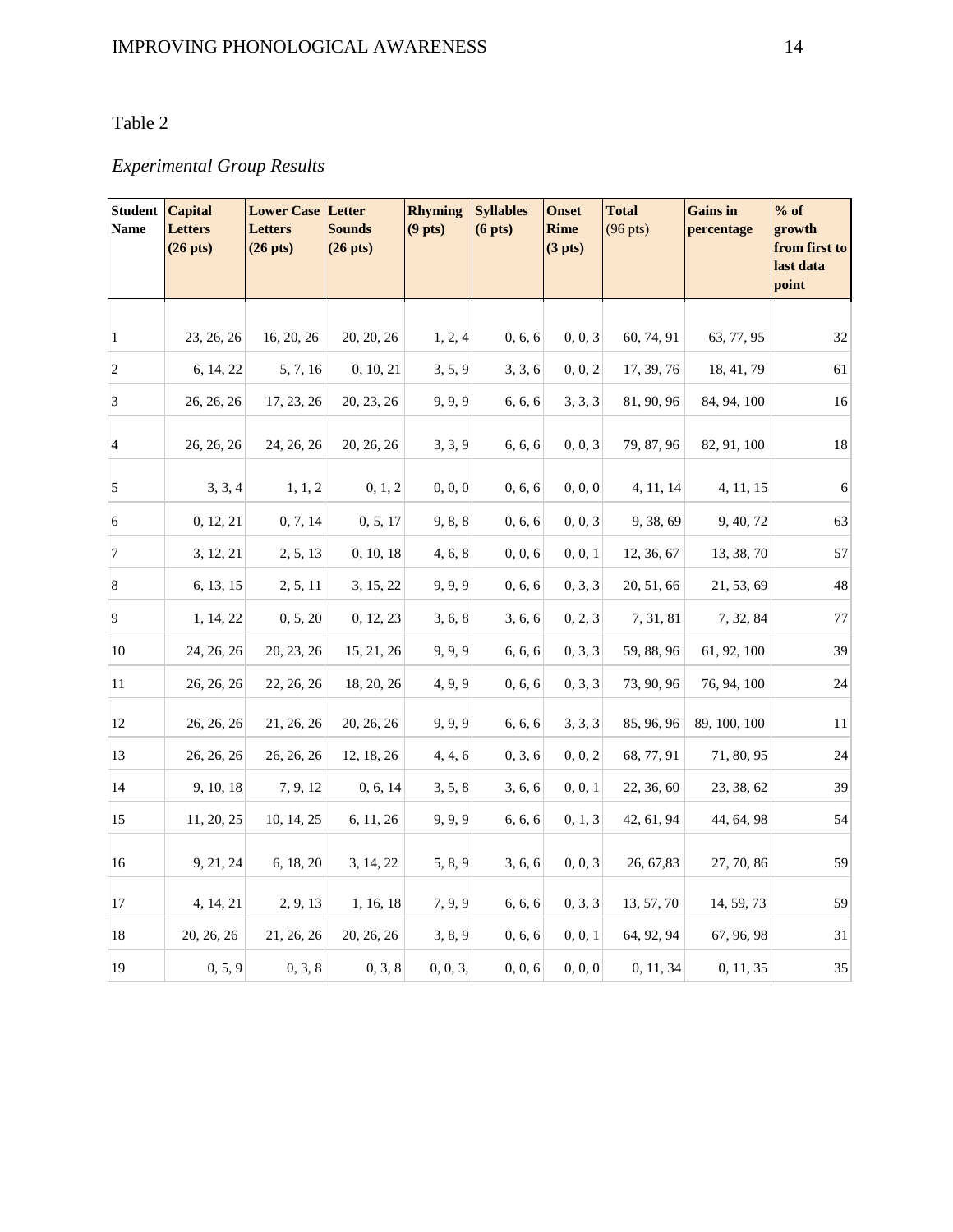### Table 3

### *Control Group Results*

| <b>Student Capital</b><br><b>Name</b> | <b>Letters</b><br>$(26$ pts) | <b>Lo27r Case Letter</b><br><b>Letters</b><br>$(26$ pts $)$ | <b>Sounds</b><br>$(26$ pts $)$ | <b>Rhyming</b><br>(9 <sub>pts</sub> ) | <b>Syllables</b><br>(6 <sub>pts</sub> ) | <b>Onset/rime</b><br>(3 <sub>pts</sub> ) | <b>Total</b><br>$(96$ pts $)$ | Gains in % | $%$ of<br>growth<br>from 1st-<br>last data<br>point |
|---------------------------------------|------------------------------|-------------------------------------------------------------|--------------------------------|---------------------------------------|-----------------------------------------|------------------------------------------|-------------------------------|------------|-----------------------------------------------------|
|                                       |                              |                                                             |                                |                                       |                                         |                                          |                               |            |                                                     |
| $\vert$ 1                             | 5, 8, 8                      | 6, 7, 7                                                     | 0, 0, 0                        | 0, 0, 0                               | 0, 1, 1                                 | 0, 0, 0                                  | 12, 17, 17                    | 13,18,18   | 5                                                   |
| $\overline{2}$                        | 9, 11, 15                    | 4, 5, 6                                                     | 1, 3, 7                        | 8, 8, 9                               | 5, 6, 6                                 | 0, 1, 1                                  | 22, 34, 44                    | 23, 35, 46 | 23                                                  |
| $\overline{3}$                        | 5, 10, 20                    | 0, 3, 7                                                     | 0, 1, 1                        | 0, 8, 8                               | 0, 1, 5                                 | 0, 0, 0                                  | 5, 23, 41                     | 5, 24, 43  | 38                                                  |
| $\overline{4}$                        | 21, 23, 24                   | 11, 16, 20                                                  | 5, 5, 8                        | 2, 6, 8                               | 6, 6, 6                                 | 3, 3, 3                                  | 48, 59, 69                    | 50, 61, 72 | $22\,$                                              |
| 5                                     | 4, 4, 5                      | 2, 2, 4                                                     | 0, 0, 0                        | 0, 0, 4                               | 0, 2, 6                                 | 0, 0, 0                                  | 6, 8, 19                      | 6, 8, 20   | 14                                                  |
| 6                                     | 9, 25, 26                    | 7, 8, 11                                                    | 0, 2, 2                        | 0, 7, 7                               | 0, 4, 4                                 | 0, 0, 0                                  | 16, 46, 50                    | 17, 48, 52 | 35                                                  |
| $\overline{7}$                        | 0, 17, 17                    | 0, 3, 3                                                     | 0, 0, 0                        | 0, 7, 7                               | 0, 1, 1                                 | 0, 0, 0                                  | 0, 28, 28                     | 0, 29, 29  | 29                                                  |
| $\,8\,$                               | 8, 8, 8                      | 4, 4, 4                                                     | 0, 0, 0                        | 0, 2, 5                               | 0, 2, 2                                 | 0, 0, 0                                  | 12, 16, 19                    | 13, 17, 20 | $\boldsymbol{7}$                                    |
| $\overline{9}$                        | 26, 26, 26                   | 24, 24, 24                                                  | 20, 25, 25                     | 0, 6, 8                               | 0, 5, 5                                 | 0, 1, 1                                  | 70, 87, 89                    | 73, 91, 93 | $20\,$                                              |
| 10                                    | 22, 24, 24                   | 8, 12, 12                                                   | 1, 2, 2                        | 7, 9, 9                               | 6, 6, 6                                 | 1, 1, 1                                  | 45, 54, 54                    | 47, 56, 56 | 9                                                   |
| 11                                    | 0, 6, 10                     | 0, 2, 3                                                     | 0, 0, 0                        | 0, 3, 7                               | 2, 3, 6                                 | 0, 0, 2                                  | 2, 14, 28                     | 2, 15, 29  | 27                                                  |
| 12                                    | 24, 25, 25                   | 14, 18, 18                                                  | 14, 17, 18                     | 0, 0, 4                               | 6, 6, 6                                 | 1, 2, 2                                  | 59, 68, 73                    | 67, 71, 76 | 9                                                   |
| 13                                    | 26, 26, 26                   | 21, 24, 24                                                  | 23, 23, 23                     | 0, 1, 1                               | 6, 6, 6                                 | 1, 2, 2                                  | 77, 82, 82                    | 80, 85, 85 | $\sqrt{5}$                                          |
| 14                                    | 2, 3, 3                      | 1, 3, 3                                                     | 0, 1, 2                        | 9, 9, 9                               | 0, 5, 5                                 | 0, 0, 0                                  | 12, 21, 22                    | 13, 22, 23 | 10                                                  |
| 15                                    | 26, 26, 26                   | 20, 22, 23                                                  | 19, 23, 25                     | 7, 9, 9                               | 5, 5, 6                                 | 0, 1, 2                                  | 77, 86, 91                    | 80, 89, 95 | 15                                                  |
| 16                                    | 2, 2, 2                      | 2, 2, 2                                                     | 0, 0, 0                        | 0, 2, 5                               | 1, 4, 5                                 | 0, 0, 0                                  | 5, 10, 14                     | 5, 10, 15  | 10                                                  |
| 17                                    | 26, 26, 26                   | 26, 26, 26                                                  | 23, 25, 25                     | 9, 9, 9                               | 6, 6, 6                                 | 3, 3, 3                                  | 93, 95, 95                    | 97, 99, 99 | $\overline{\mathbf{c}}$                             |
| 18                                    | 0, 0, 0                      | 0, 0, 0                                                     | 0, 0, 0                        | 0, 0, 0                               | 0, 4, 4                                 | 0, 0, 0                                  | 0, 4, 4                       | 0, 4, 4    | 4                                                   |
| 19                                    | 21, 24, 25                   | 11, 17, 18                                                  | 12, 15, 17                     | 9, 9, 9                               | 6, 6, 6                                 | 3, 3, 3                                  | 62, 74, 78                    | 65, 77, 81 | 16                                                  |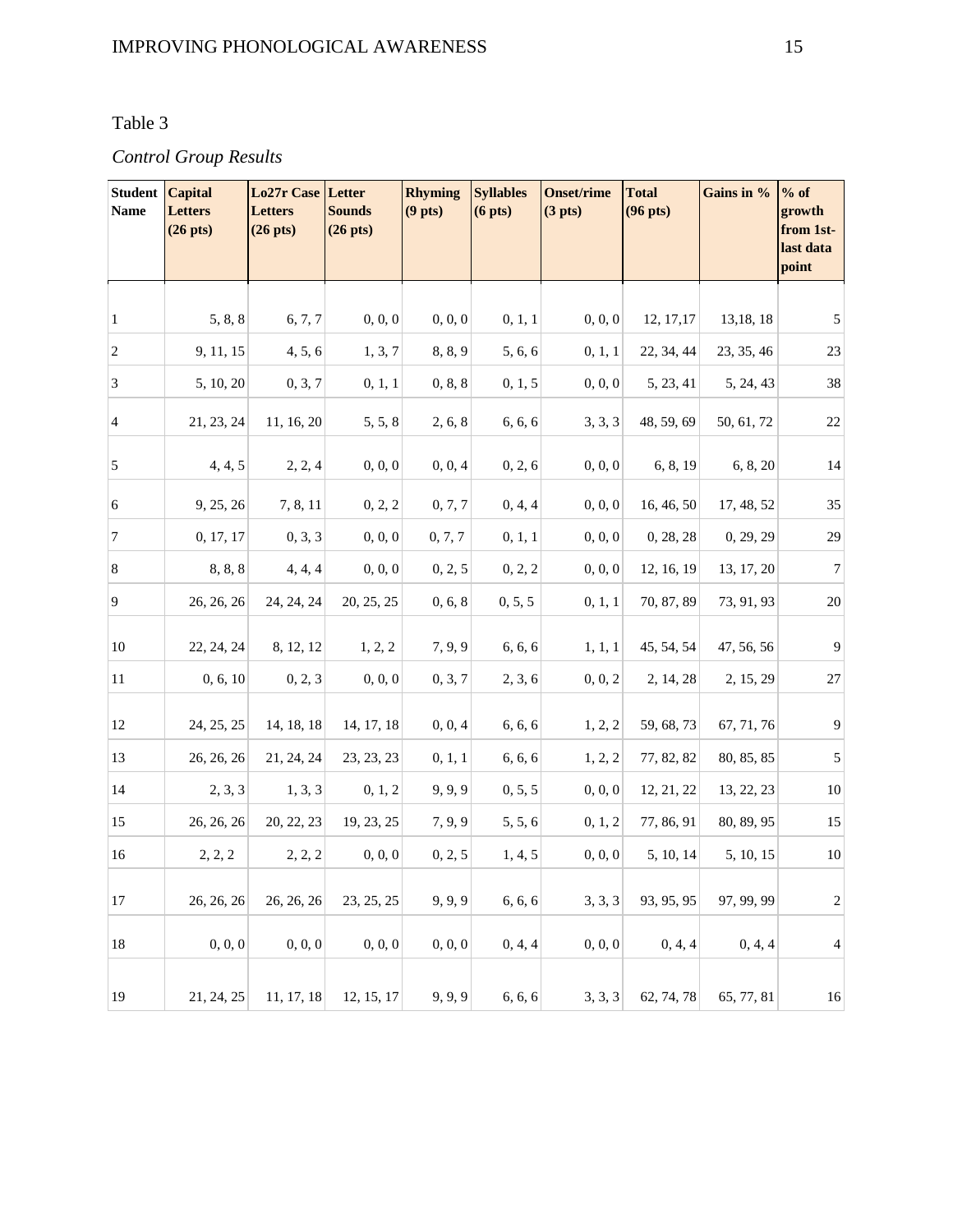### **Findings**

The experimental group of students who were getting five minutes a day working specifically with phonological awareness skill boxes as a whole class performed better overall than those who did not. The highest scores in the control group were from those students who came in already having phonological awareness skills. However, the overall gain in each area is not as great as the overall gain students in the experimental group had. The mean scores for the initial data point were 39/96 points for the experimental group with the median being 26 and 33/96 points for the controlled group with the median being 16. The mean scores taken at three weeks were 59/96 points for the experimental group with the median being 61 and 43/96 points for the controlled group with the median being 34. The mean scores taken at six weeks were 77/96 points for the experimental group with the median being 83 and 48/96 points for the controlled group with the median being 44.

This resulted in the mean number of points gained during the six week observational period being 38 points for the experimental group and 16 points for the controlled group. The students in the experimental group had a mean growth of 39.6% in six weeks. Whereas the control group had a mean growth of 15.8% between the first and last data points. The experimental group had twice the amount of growth as the control group. Outliers that may have skewed the data would include selecting students at random in two additional classes within the same school district for the controlled group. Since those students were selected at random their background is unknown. While the experimental group was the researchers entire class.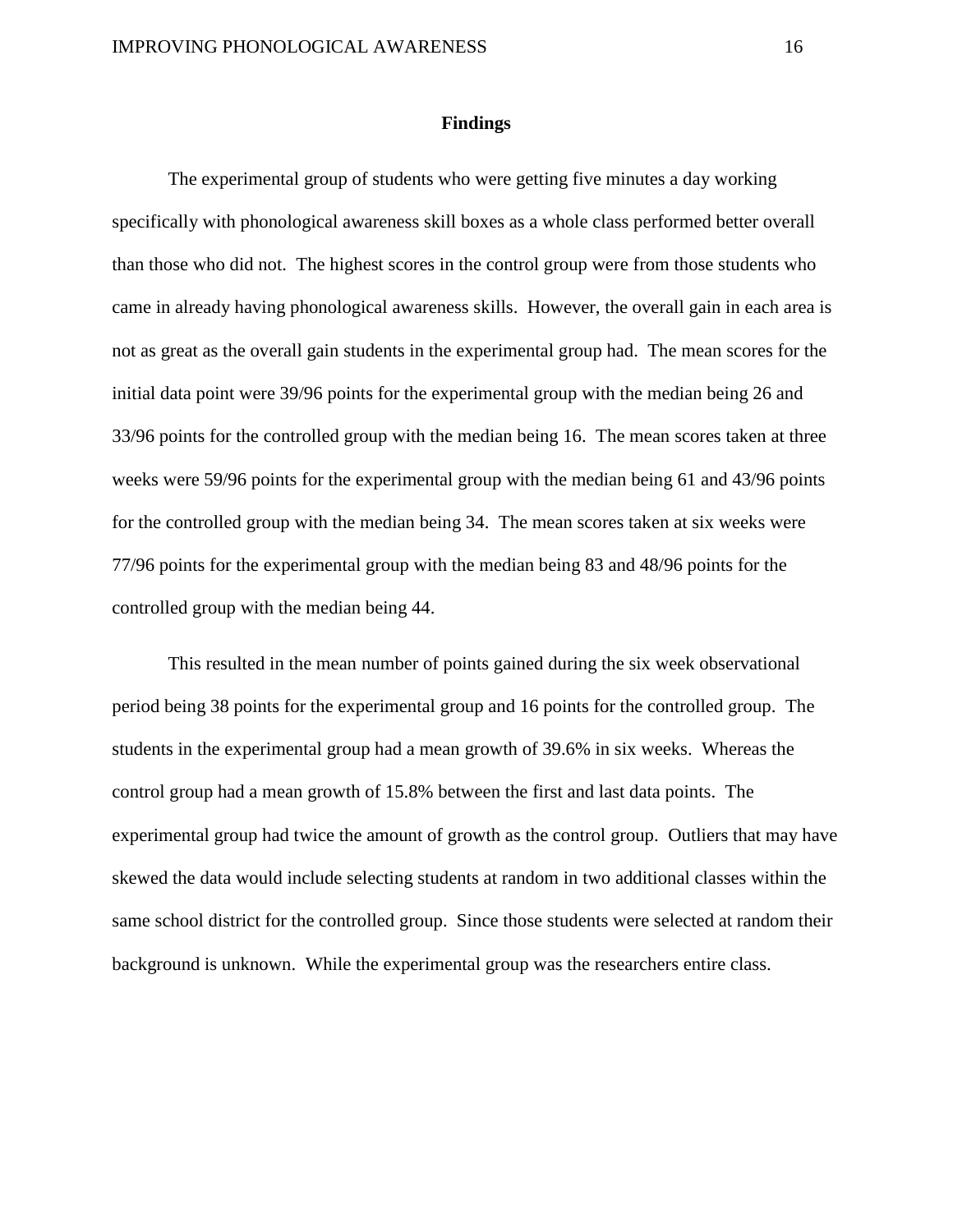### **Discussion**

It is know that a student's skill in phonological awareness is a good predictor of later reading success or difficulty. Therefore, teaching phonological awareness skills are crucial to a student's development. Assessments are just as crucial to track ongoing growth and determine if a child needs interventions. It should be noted if a child is not making consistent growth with phonological awareness skills and direct interventions should be started. Early intervention is the key to future success. The foremost problem with dyslexia includes complications with the ability to process phonologically. This includes: phoneme segmentation which is the ability break words down into individual sounds, syllables, associate letters with their sounds, recognizing words that rhyme and whether words start with the same sound (Siegel, 2006). This is why early intervention is so crucial. "It is important to recognize that behavioral difficulties in school may be a sign of dyslexia. Any sign of problems in learning to read, even very early in a child's school career, should be taken seriously and investigated. The common assumption that the child will grow out of the problem is not valid in most cases" (Siegel, 2006, p. 585).

#### **Limitations of the Study**

There may be different limitations in this study of the importance of explicit teaching and phonological awareness development. Issues and factors that could influence the research would be age as the researcher could have students on an IEP that are three years old and general education students that are four turning five years old. This could potentially be a very wide age range, ELL, lack of exposure with a result of no knowledge of letters or students coming in knowing every letter and sound. This could be related to socio-economics. Sometimes the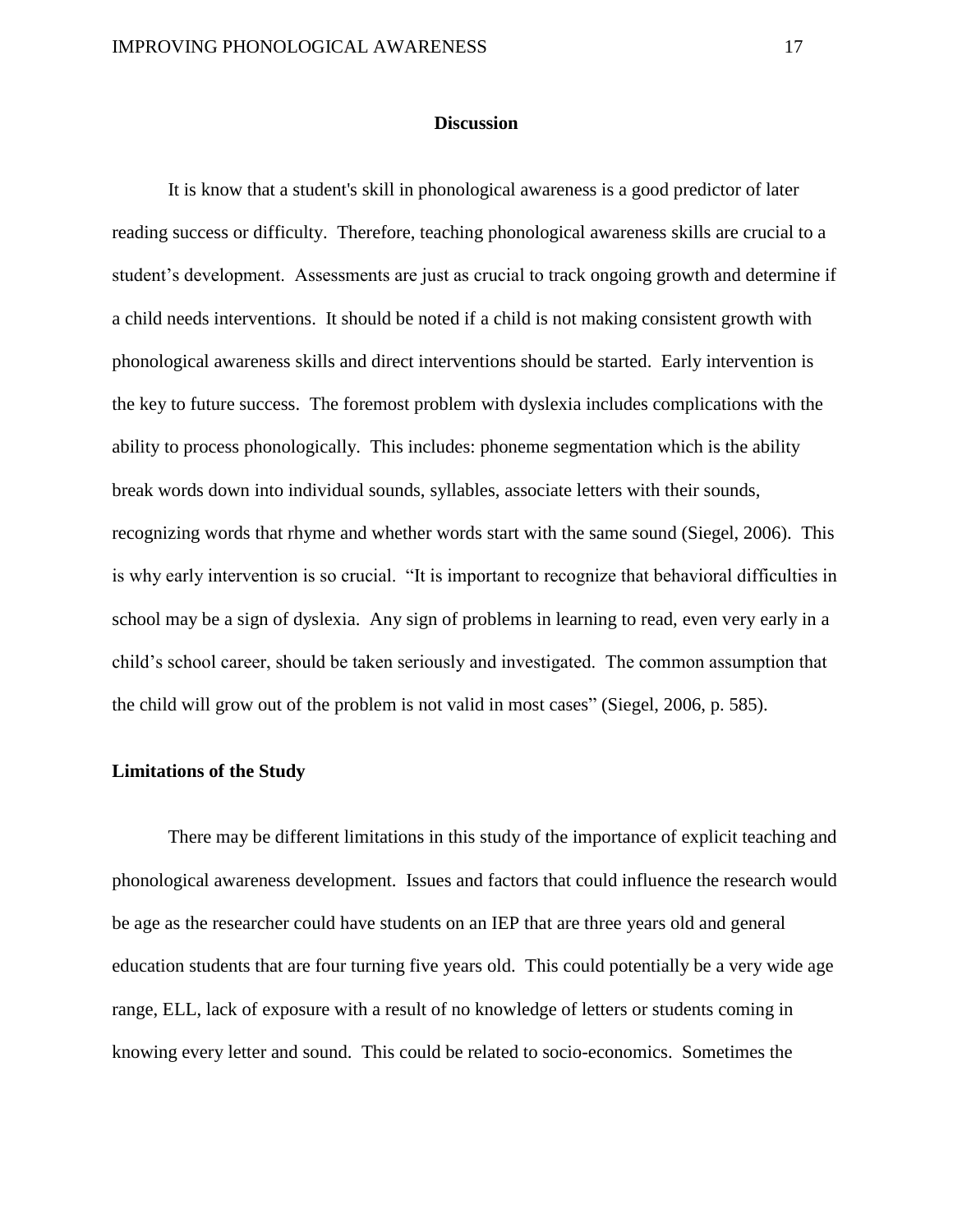caseloads within the researcher's classroom are so demanding that it makes it hard to take consistent data among students.

### **Further Study**

The researcher would like to continue to follow both groups of students experimental and controlled throughout the remainder of the school year to assess their process through phonological awareness including: onset and rimes, sound manipulation including phoneme deletion, first sound fluency, invented spelling and the ability to read cvc words. The researcher recognizes the progression of skills within the researcher's classroom and the amount of progress students are making, but would be interested in comparing these skills with the controlled group.

### **Conclusion**

In conclusion, the question the researcher asked remains true. Can you improve phonological awareness with skill boxes through a five-minute daily routine? Yes, through all of the research, both qualitative and quantitative data, and considering limitations, preschool students' phonemic awareness skills continue to build through daily exposure of skill boxes. If children are not making continued progress, interventions need to happen. Learning disabilities such as dyslexia are linked to phonological awareness and early intervention is key in order to make proper progress in phonological awareness. Children need a solid foundation in phonological awareness in order to become successful readers. Awareness of the importance of phonological awareness instruction in early childhood allows for-interventions and therapies to be started sooner, if needed.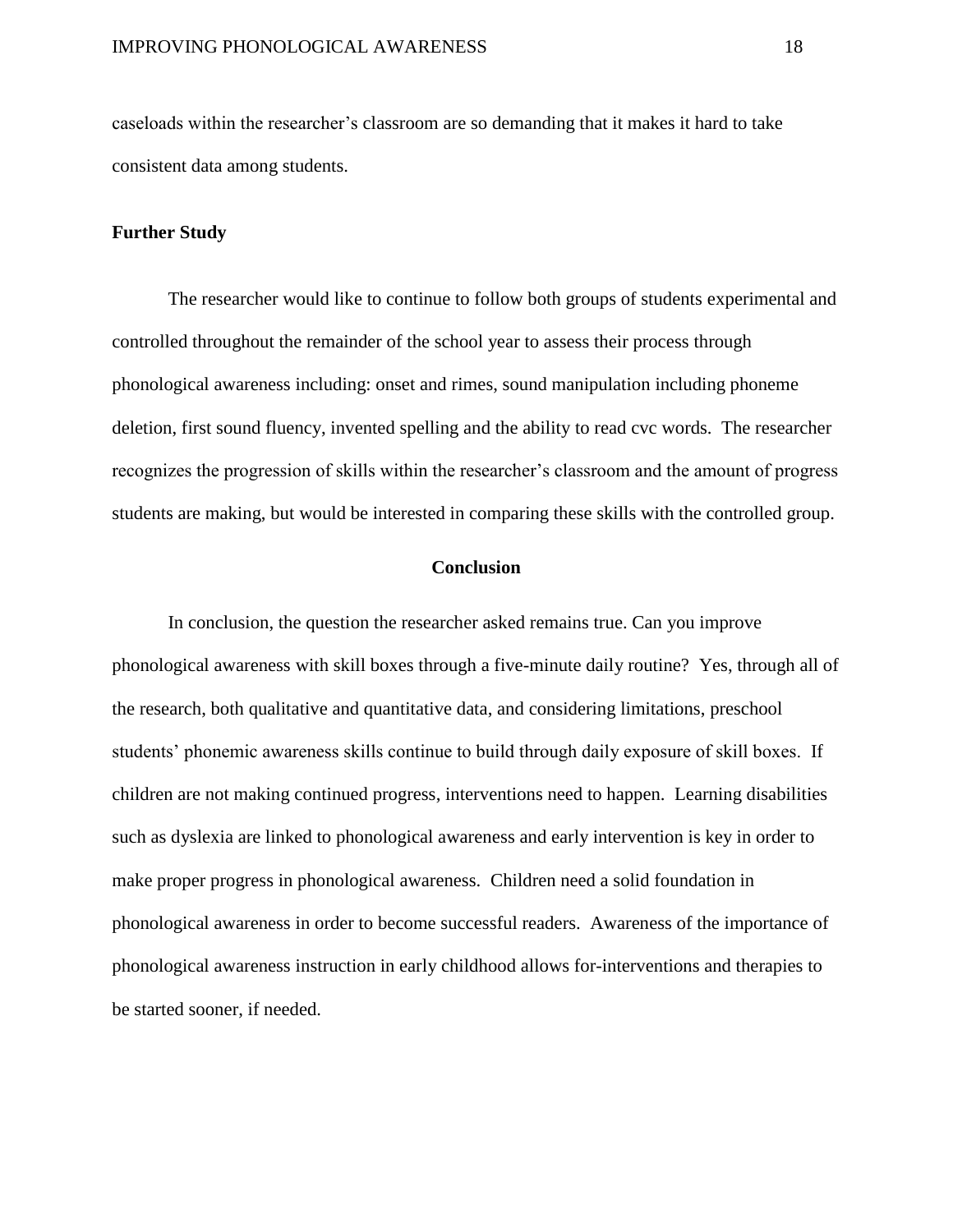### **References**

Anthony, J., Williams, L., McDonald, R., & Francis, D. (2007). Phonological processing and emergent literacy in younger and older preschool children. *Annals of Dyslexia, 57*(2), 113-137. Doi:10,1007/s11881-007-0008-8

Dahlgren, Mary (2016). *Plain Talk*. New Orleans, LA.

<http://www.cdl.org/wp-content/uploads/2016/02/Every-Day-Routines.pdf>

Teachers Pay Teachers (n.d.). Compound words center and visuals.

[www.teacherspayteachers.com/Product/Compound-Words-Center-and-Visuals-1158575](http://www.teacherspayteachers.com/Product/Compound-Words-Center-and-Visuals-1158575)

- Goswami, U. (2002). Phonology, reading development, and dyslexia: A cross-linguistic perspective. *Annals of Dyslexia, 52*(1), 139-163. doi:10.1007/s11881-002-0010-0
- Jones, Cindy D., Clark, Sarah K., & Reutzel, Ray (2012). Enhancing alphabet knowledge instruction: Research implications and practical strategies for early childhood educators. *Early Childhood Education Journal, 41*(2), 81–89. doi:10.1007/s10643-012 0534-9
- Lang, S. & Thompson, B. (2006). Early identification and interventions for children at risk for learning disabilities. *International Journal of Special Education, 21*(3), 108-119.
- Lundberg, I., Larsman, P., & Strid, A. (2012). Development of phonological awareness during the preschool year: The influence of gender and socio-economic status. *Reading and Writing, 25*(2), 305-320.
- McGee, L., & Dali, A. (2013). At-risk preschool children: Establishing developmental ranges that suggest at-promise. *Reading Horizons, 52*(2), 99-120.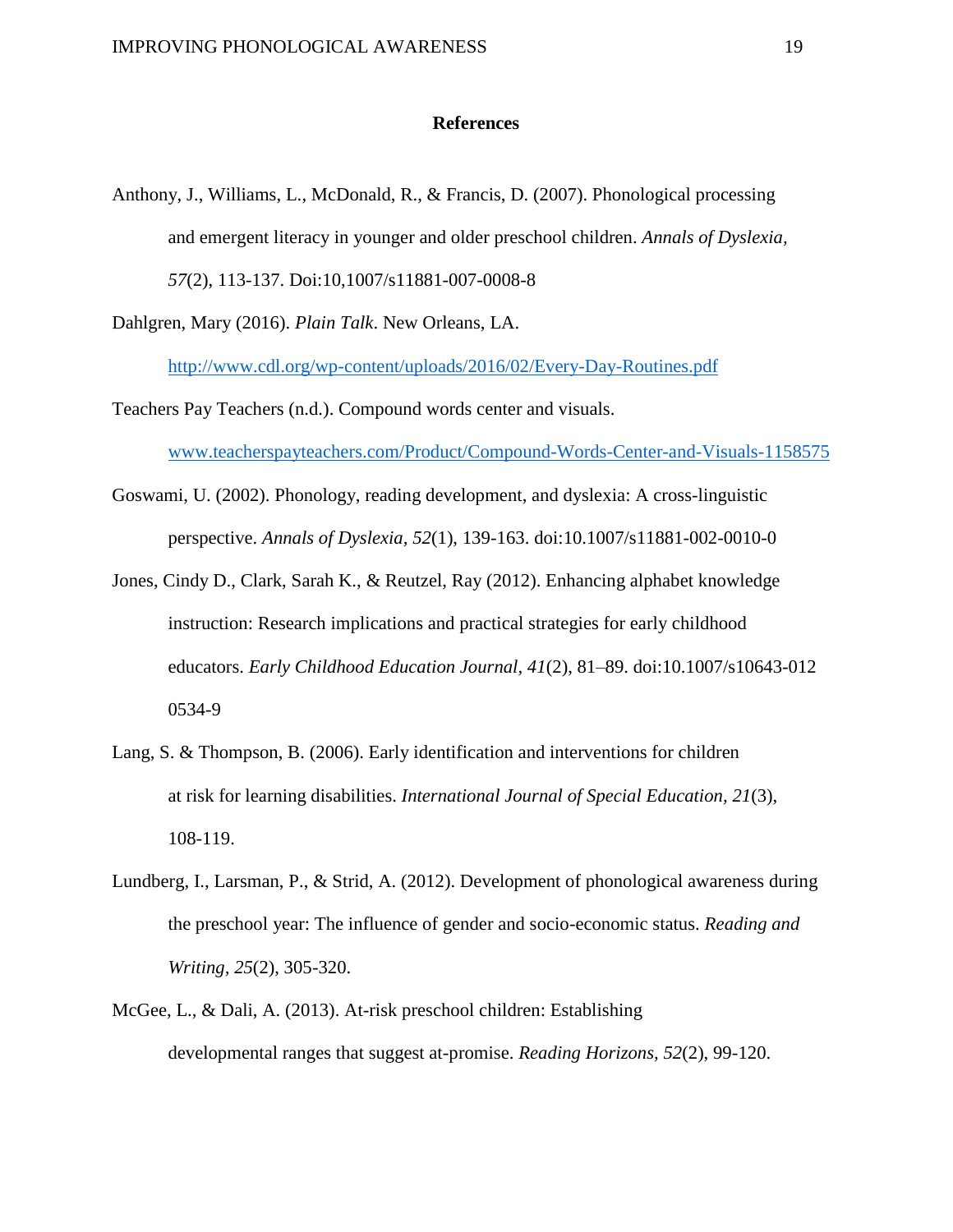- Mesmer, H., & Lake, K. (2010). The role of syllable awareness and syllable-controlled text in the development of finger-point reading. *Reading Psychology, 31*(2), 176-201. doi:10.1080/02702710902754341
- Neuman, S., Copple, C., & Bredekamp, S. (2001). Phonological awareness in young children. *Early Childhood Today, 15*(6), 11.
- O'Leary, P., Cockburn, M., Powell, D., & Diamond, K. (2010). Head Start Teachers' Views of Phonological Awareness and Vocabulary Knowledge Instruction. *Early Childhood Education Journal, 38*(3), 187-195. doi:10.1007/s10643-010-0394-0
- Phillips, B. (2008). Successful phonological awareness instruction with preschool children. *Topics in Early Childhood Special Education*, *2*(1), 3-17. doi:10.1177/0271121407313813
- Siegel, L. S. (2006). Perspectives on dyslexia. *Pediatric Child Health*, *11*(9), 581-587.
- Snider, V. E. (1997). The relationship between phonemic awareness and later reading achievement. *Journal of Educational Research, 90*(4), 203-11.
- Snowling, Margaret J. (2012). Early identification and interventions for dyslexia: A contemporary view. *Journal of Research in Special Educational Needs, 13*(1), 7–14. doi:10.1111/j.1471-3802.2012.01262.x
- Turnbull, K. L. (2010). Theoretical explanations for preschoolers' lowercase alphabet knowledge. *Journal of Speech Language and Hearing Research, 53*(6), 1757. doi:10.1044/1092-4388
- Wesseling, R., & Reitsma, P. (2001). Preschool phonological representations and development of reading skills. *Annals of Dyslexia, 51*(1), 203–229. doi:10.1007/s11881-001-0011-4